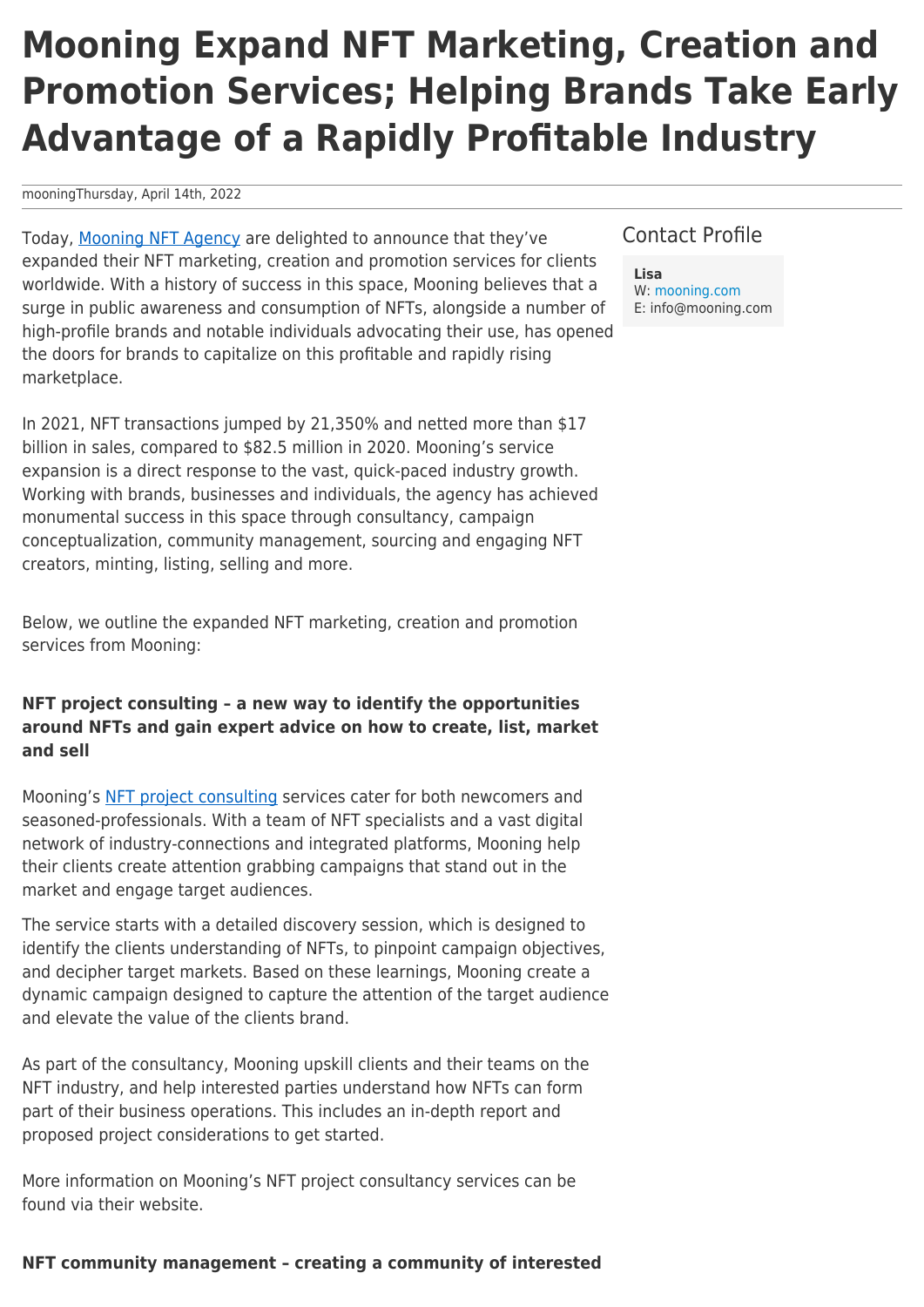## **individuals so that when your NFTs are listed, an audience of buyers are waiting**

Key to the success of Mooning's NFT campaigns is their ability to create communities of brand and digital product advocates. Their [NFT community](https://mooning.com/nft-community-management/) [management](https://mooning.com/nft-community-management/) services cater for established brands who already have engaged audience, and brands that don't.

Building communities through social media platforms, their aim Is to nurture and engage target audiences, strengthening their ties to the clients brand. Through creating a strong community who are waiting for NFTs to become available, brands are better placed to sell NFTs and find success within the industry.

Mooning's social media experts make your community the heart of your NFT strategy. Before your digital products become available, they build an audience of potential buyers. Once your NFTs are ready to sell, your community become the buyers, as well as future buyers, of further NFTs.

More information on Mooning's NFT community management services can be found via their website.

## More Information

Mooning are a leading Web3 digital marketing agency based in Australia. They provide brands with a wide range of professional services in the fastevolving world of NFTs, the metaverse and all other areas of this digital revolution. With a team of specialists and a vast digital network, they are at the forefront oft this evolution, helping brands to bring their NFT ambitions to life and hit the metaverse ground running: https://mooning.com/

File Library